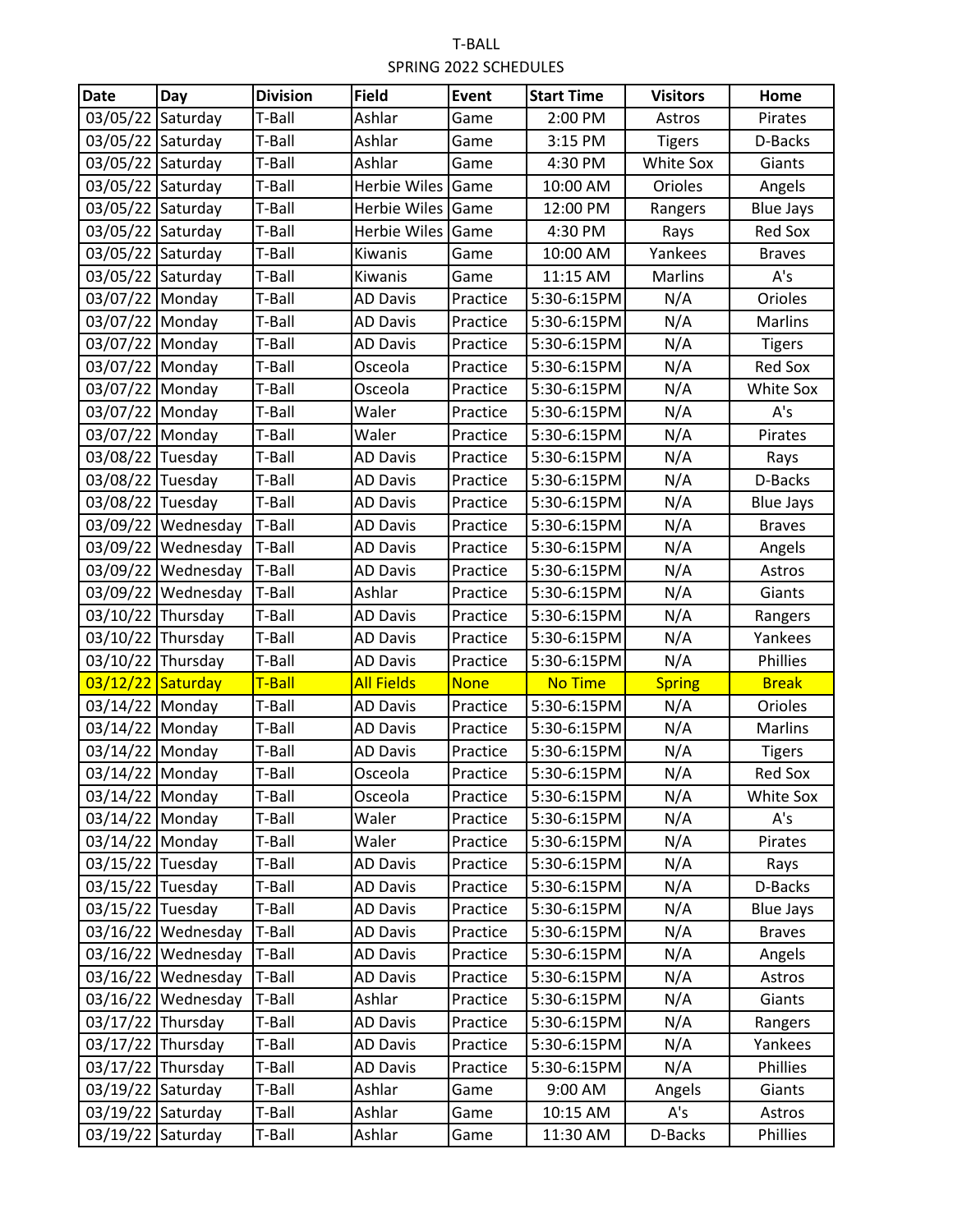| <b>Date</b>       | Day                  | <b>Division</b> | <b>Field</b>        | <b>Event</b> | <b>Start Time</b> | <b>Visitors</b>  | Home             |
|-------------------|----------------------|-----------------|---------------------|--------------|-------------------|------------------|------------------|
| 03/19/22          | Saturday             | T-Ball          | Ashlar              | Game         | 12:45 PM          | Orioles          | <b>Braves</b>    |
| 03/19/22          | Saturday             | T-Ball          | Ashlar              | Game         | 2:00 PM           | Rays             | Yankees          |
| 03/19/22 Saturday |                      | T-Ball          | Herbie Wiles        | Game         | 9:00 AM           | Marlins          | <b>Tigers</b>    |
| 03/19/22 Saturday |                      | T-Ball          | <b>Herbie Wiles</b> | Game         | 10:15 AM          | Rangers          | <b>Red Sox</b>   |
| 03/19/22 Saturday |                      | T-Ball          | Kiwanis             | Game         | 3:00 PM           | <b>Blue Jays</b> | Pirates          |
| 03/21/22 Monday   |                      | T-Ball          | <b>AD Davis</b>     | Practice     | 5:30-6:15PM       | N/A              | Orioles          |
| 03/21/22 Monday   |                      | T-Ball          | <b>AD Davis</b>     | Practice     | 5:30-6:15PM       | N/A              | <b>Marlins</b>   |
| 03/21/22 Monday   |                      | T-Ball          | <b>AD Davis</b>     | Practice     | 5:30-6:15PM       | N/A              | <b>Tigers</b>    |
| 03/21/22 Monday   |                      | T-Ball          | Osceola             | Practice     | 5:30-6:15PM       | N/A              | <b>Red Sox</b>   |
| 03/21/22 Monday   |                      | T-Ball          | Osceola             | Practice     | 5:30-6:15PM       | N/A              | White Sox        |
| 03/21/22 Monday   |                      | T-Ball          | Waler               | Practice     | 5:30-6:15PM       | N/A              | A's              |
| 03/21/22 Monday   |                      | T-Ball          | Waler               | Practice     | 5:30-6:15PM       | N/A              | Pirates          |
| 03/22/22 Tuesday  |                      | T-Ball          | <b>AD Davis</b>     | Practice     | 5:30-6:15PM       | N/A              | Rays             |
| 03/22/22 Tuesday  |                      | T-Ball          | <b>AD Davis</b>     | Practice     | 5:30-6:15PM       | N/A              | D-Backs          |
| 03/22/22 Tuesday  |                      | T-Ball          | <b>AD Davis</b>     | Practice     | 5:30-6:15PM       | N/A              | <b>Blue Jays</b> |
|                   | 03/23/22 Wednesday   | T-Ball          | <b>AD Davis</b>     | Practice     | 5:30-6:15PM       | N/A              | <b>Braves</b>    |
|                   | $03/23/22$ Wednesday | T-Ball          | <b>AD Davis</b>     | Practice     | 5:30-6:15PM       | N/A              | Angels           |
|                   | 03/23/22 Wednesday   | T-Ball          | <b>AD Davis</b>     | Practice     | 5:30-6:15PM       | N/A              | Astros           |
|                   | 03/23/22 Wednesday   | T-Ball          | Ashlar              | Practice     | 5:30-6:15PM       | N/A              | Giants           |
| 03/24/22 Thursday |                      | T-Ball          | <b>AD Davis</b>     | Practice     | 5:30-6:15PM       | N/A              | Rangers          |
| 03/24/22 Thursday |                      | T-Ball          | <b>AD Davis</b>     | Practice     | 5:30-6:15PM       | N/A              | Yankees          |
| 03/24/22 Thursday |                      | T-Ball          | <b>AD Davis</b>     | Practice     | 5:30-6:15PM       | N/A              | Phillies         |
| 03/26/22 Saturday |                      | T-Ball          | Ashlar              | Game         | 10:15 AM          | Astros           | <b>Marlins</b>   |
| 03/26/22 Saturday |                      | T-Ball          | Ashlar              | Game         | 11:30 AM          | <b>Braves</b>    | Rangers          |
| 03/26/22 Saturday |                      | T-Ball          | Ashlar              | Game         | 12:45 PM          | D-Backs          | A's              |
| 03/26/22 Saturday |                      | T-Ball          | Ashlar              | Game         | 2:00 PM           | Angels           | White Sox        |
| 03/26/22 Saturday |                      | T-Ball          | <b>Herbie Wiles</b> | Game         | 9:00 AM           | Giants           | Pirates          |
| 03/26/22 Saturday |                      | T-Ball          | Herbie Wiles        | Game         | 10:15 AM          | Rays             | <b>Blue Jays</b> |
| 03/26/22          | Saturday             | T-Ball          | Kiwanis             | Game         | 9:00 AM           | <b>Tigers</b>    | <b>Red Sox</b>   |
| 03/26/22 Saturday |                      | T-Ball          | Kiwanis             | Game         | 3:00 PM           | Phillies         | Orioles          |
| 03/28/22 Monday   |                      | T-Ball          | <b>AD Davis</b>     | Practice     | 5:30-6:15PM       | N/A              | Orioles          |
| 03/28/22 Monday   |                      | T-Ball          | <b>AD Davis</b>     | Practice     | 5:30-6:15PM       | N/A              | Marlins          |
| 03/28/22 Monday   |                      | T-Ball          | <b>AD Davis</b>     | Practice     | 5:30-6:15PM       | N/A              | <b>Tigers</b>    |
| 03/28/22 Monday   |                      | T-Ball          | Osceola             | Practice     | 5:30-6:15PM       | N/A              | <b>Red Sox</b>   |
| 03/28/22 Monday   |                      | T-Ball          | Osceola             | Practice     | 5:30-6:15PM       | N/A              | White Sox        |
| 03/28/22 Monday   |                      | T-Ball          | Waler               | Practice     | 5:30-6:15PM       | N/A              | A's              |
| 03/28/22 Monday   |                      | T-Ball          | Waler               | Practice     | 5:30-6:15PM       | N/A              | Pirates          |
| 03/29/22 Tuesday  |                      | T-Ball          | <b>AD Davis</b>     | Practice     | 5:30-6:15PM       | N/A              | Rays             |
| 03/29/22 Tuesday  |                      | T-Ball          | <b>AD Davis</b>     | Practice     | 5:30-6:15PM       | N/A              | D-Backs          |
| 03/29/22 Tuesday  |                      | T-Ball          | <b>AD Davis</b>     | Practice     | 5:30-6:15PM       | N/A              | <b>Blue Jays</b> |
|                   | 03/30/22 Wednesday   | T-Ball          | <b>AD Davis</b>     | Practice     | 5:30-6:15PM       | N/A              | <b>Braves</b>    |
|                   | 03/30/22 Wednesday   | T-Ball          | <b>AD Davis</b>     | Practice     | 5:30-6:15PM       | N/A              | Angels           |
|                   | 03/30/22 Wednesday   | T-Ball          | <b>AD Davis</b>     | Practice     | 5:30-6:15PM       | N/A              | Astros           |
|                   | 03/30/22 Wednesday   | T-Ball          | Ashlar              | Practice     | 5:30-6:15PM       | N/A              | Giants           |
| 03/31/22 Thursday |                      | T-Ball          | <b>AD Davis</b>     | Practice     | 5:30-6:15PM       | N/A              | Rangers          |
| 03/31/22 Thursday |                      | T-Ball          | <b>AD Davis</b>     | Practice     | 5:30-6:15PM       | N/A              | Yankees          |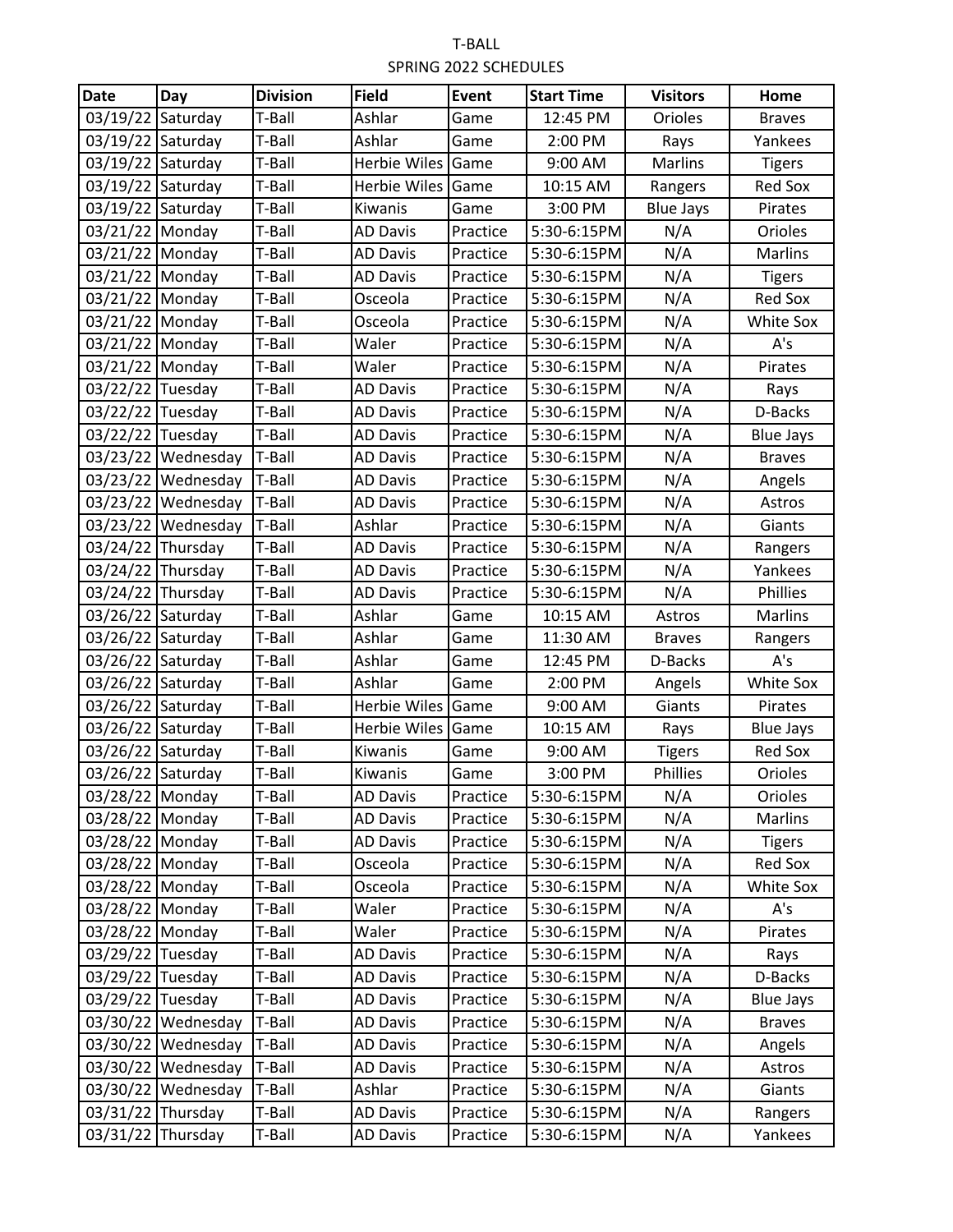| <b>Date</b>       | Day                | <b>Division</b> | <b>Field</b>        | <b>Event</b> | <b>Start Time</b> | <b>Visitors</b> | Home             |
|-------------------|--------------------|-----------------|---------------------|--------------|-------------------|-----------------|------------------|
| 03/31/22          | Thursday           | T-Ball          | <b>AD Davis</b>     | Practice     | 5:30-6:15PM       | N/A             | Phillies         |
| 04/02/22 Saturday |                    | T-Ball          | Ashlar              | Game         | 9:00 AM           | <b>Tigers</b>   | Phillies         |
| 04/02/22 Saturday |                    | T-Ball          | Ashlar              | Game         | 10:15 AM          | Marlins         | Rays             |
| 04/02/22 Saturday |                    | T-Ball          | Ashlar              | Game         | 11:30 AM          | <b>Braves</b>   | D-Backs          |
| 04/02/22 Saturday |                    | T-Ball          | Ashlar              | Game         | 12:45 PM          | Orioles         | Giants           |
| 04/02/22 Saturday |                    | T-Ball          | Ashlar              | Game         | 2:00 PM           | <b>Red Sox</b>  | Pirates          |
| 04/02/22 Saturday |                    | T-Ball          | <b>Herbie Wiles</b> | Game         | 9:00 AM           | Astros          | <b>Blue Jays</b> |
| 04/02/22 Saturday |                    | T-Ball          | <b>Herbie Wiles</b> | Game         | 10:15 AM          | White Sox       | A's              |
| 04/02/22 Saturday |                    | T-Ball          | Kiwanis             | Game         | 3:00 PM           | Yankees         | Rangers          |
| 04/04/22 Monday   |                    | T-Ball          | <b>AD Davis</b>     | Practice     | 5:30-6:15PM       | N/A             | Orioles          |
| 04/04/22 Monday   |                    | T-Ball          | <b>AD Davis</b>     | Practice     | 5:30-6:15PM       | N/A             | Marlins          |
| 04/04/22 Monday   |                    | T-Ball          | <b>AD Davis</b>     | Practice     | 5:30-6:15PM       | N/A             | <b>Tigers</b>    |
| 04/04/22 Monday   |                    | T-Ball          | Osceola             | Practice     | 5:30-6:15PM       | N/A             | <b>Red Sox</b>   |
| 04/04/22 Monday   |                    | T-Ball          | Osceola             | Practice     | 5:30-6:15PM       | N/A             | <b>White Sox</b> |
| 04/04/22 Monday   |                    | T-Ball          | Osceola             | Practice     | 5:30-6:15PM       | N/A             | A's              |
| 04/04/22 Monday   |                    | T-Ball          | Osceola             | Practice     | 5:30-6:15PM       | N/A             | Pirates          |
| 04/05/22 Tuesday  |                    | T-Ball          | <b>AD Davis</b>     | Practice     | 5:30-6:15PM       | N/A             | Rays             |
| 04/05/22 Tuesday  |                    | T-Ball          | <b>AD Davis</b>     | Practice     | 5:30-6:15PM       | N/A             | D-Backs          |
| 04/05/22 Tuesday  |                    | T-Ball          | <b>AD Davis</b>     | Practice     | 5:30-6:15PM       | N/A             | <b>Blue Jays</b> |
|                   | 04/06/22 Wednesday | T-Ball          | <b>AD Davis</b>     | Practice     | 5:30-6:15PM       | N/A             | <b>Braves</b>    |
|                   | 04/06/22 Wednesday | T-Ball          | <b>AD Davis</b>     | Practice     | 5:30-6:15PM       | N/A             | Angels           |
|                   | 04/06/22 Wednesday | T-Ball          | <b>AD Davis</b>     | Practice     | 5:30-6:15PM       | N/A             | Astros           |
|                   | 04/06/22 Wednesday | T-Ball          | Ashlar              | Practice     | 5:30-6:15PM       | N/A             | Giants           |
| 04/07/22 Thursday |                    | T-Ball          | <b>AD Davis</b>     | Practice     | 5:30-6:15PM       | N/A             | Rangers          |
| 04/07/22 Thursday |                    | T-Ball          | <b>AD Davis</b>     | Practice     | 5:30-6:15PM       | N/A             | Yankees          |
| 04/07/22 Thursday |                    | T-Ball          | <b>AD Davis</b>     | Practice     | 5:30-6:15PM       | N/A             | Phillies         |
| 04/09/22 Saturday |                    | T-Ball          | Ashlar              | Game         | 4:00 PM           | <b>Braves</b>   | <b>Red Sox</b>   |
| 04/09/22 Saturday |                    | T-Ball          | Herbie Wiles        | <b>Game</b>  | 9:00 AM           | Phillies        | Astros           |
| 04/09/22 Saturday |                    | T-Ball          | Herbie Wiles Game   |              | 10:15 AM          | Marlins         | Yankees          |
| 04/09/22 Saturday |                    | T-Ball          | Herbie Wiles Game   |              | 3:30 PM           | Giants          | <b>Blue Jays</b> |
| 04/09/22 Saturday |                    | T-Ball          | Kiwanis             | Game         | 3:00 PM           | Pirates         | Rangers          |
| 04/09/22 Saturday |                    | T-Ball          | Kiwanis             | Game         | 4:00 PM           | <b>Tigers</b>   | Angels           |
| 04/09/22 Saturday |                    | T-Ball          | <b>McDonalds</b>    | Game         | 11:30 AM          | D-Backs         | Rays             |
| 04/09/22 Saturday |                    | T-Ball          | Thompson            | Game         | 3:00 PM           | White Sox       | Orioles          |
| 04/11/22 Monday   |                    | T-Ball          | <b>AD Davis</b>     | Practice     | 5:30-6:15PM       | N/A             | Orioles          |
| 04/11/22 Monday   |                    | T-Ball          | <b>AD Davis</b>     | Practice     | 5:30-6:15PM       | N/A             | Marlins          |
| 04/11/22 Monday   |                    | T-Ball          | <b>AD Davis</b>     | Practice     | 5:30-6:15PM       | N/A             | <b>Tigers</b>    |
| 04/11/22 Monday   |                    | T-Ball          | Osceola             | Practice     | 5:30-6:15PM       | N/A             | <b>Red Sox</b>   |
| 04/11/22 Monday   |                    | T-Ball          | Osceola             | Practice     | 5:30-6:15PM       | N/A             | <b>White Sox</b> |
| 04/11/22 Monday   |                    | T-Ball          | Osceola             | Practice     | 5:30-6:15PM       | N/A             | A's              |
| 04/11/22 Monday   |                    | T-Ball          | Osceola             | Practice     | 5:30-6:15PM       | N/A             | Pirates          |
| 04/12/22 Tuesday  |                    | T-Ball          | <b>AD Davis</b>     | Practice     | 5:30-6:15PM       | N/A             | Rays             |
| 04/12/22 Tuesday  |                    | T-Ball          | <b>AD Davis</b>     | Practice     | 5:30-6:15PM       | N/A             | D-Backs          |
| 04/12/22 Tuesday  |                    | T-Ball          | <b>AD Davis</b>     | Practice     | 5:30-6:15PM       | N/A             | <b>Blue Jays</b> |
|                   | 04/13/22 Wednesday | T-Ball          | <b>AD Davis</b>     | Practice     | 5:30-6:15PM       | N/A             | <b>Braves</b>    |
|                   | 04/13/22 Wednesday | T-Ball          | <b>AD Davis</b>     | Practice     | 5:30-6:15PM       | N/A             | Angels           |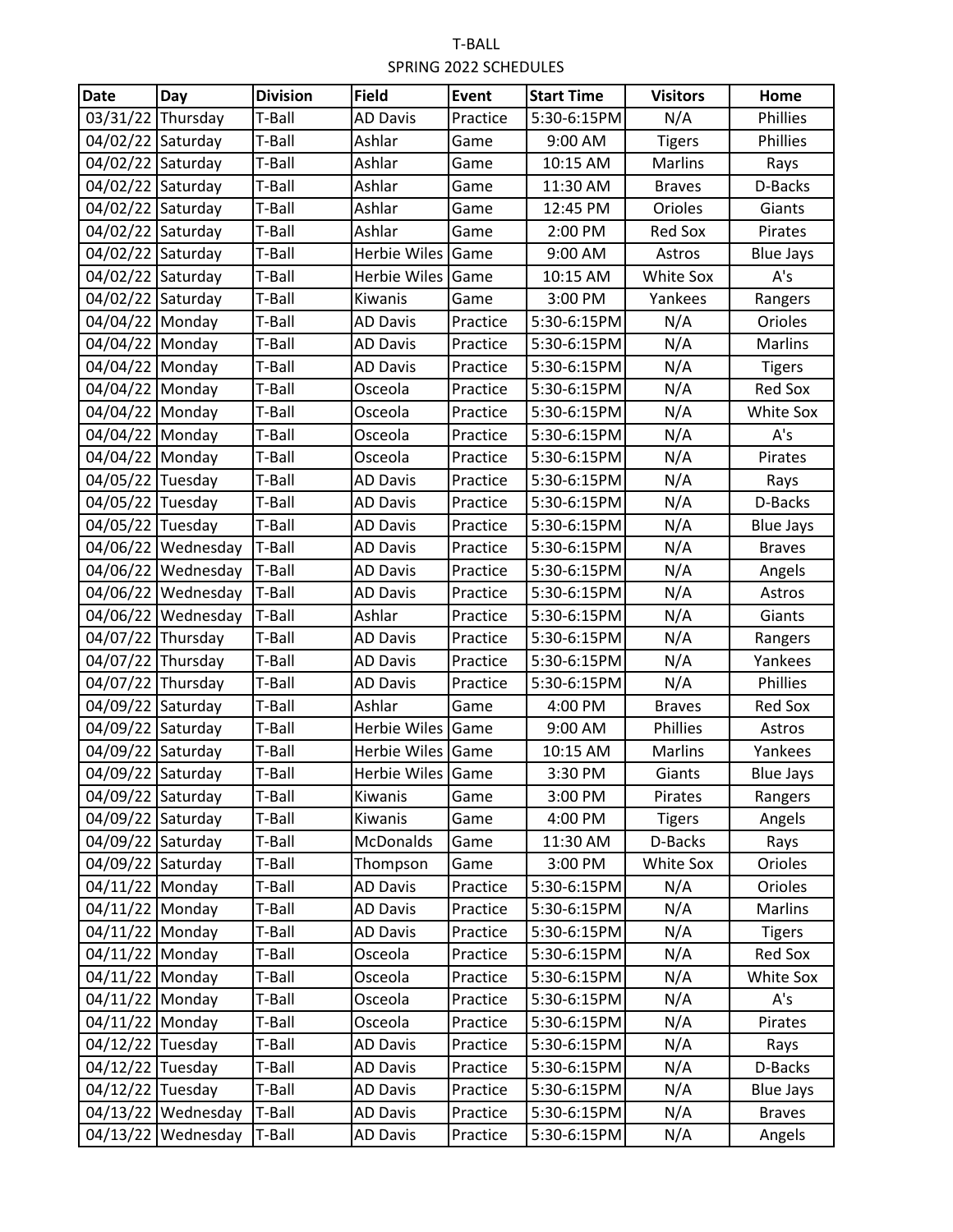| <b>Date</b>                        | Day                | <b>Division</b>  | <b>Field</b>        | <b>Event</b>         | <b>Start Time</b>          | <b>Visitors</b>  | Home             |
|------------------------------------|--------------------|------------------|---------------------|----------------------|----------------------------|------------------|------------------|
| 04/13/22                           | Wednesday          | T-Ball           | <b>AD Davis</b>     | Practice             | 5:30-6:15PM                | N/A              | Astros           |
|                                    | 04/13/22 Wednesday | T-Ball           | Ashlar              | Practice             | 5:30-6:15PM                | N/A              | Giants           |
| 04/14/22 Thursday                  |                    | T-Ball           | <b>AD Davis</b>     | Practice             | 5:30-6:15PM                | N/A              | Rangers          |
| 04/14/22 Thursday                  |                    | T-Ball           | <b>AD Davis</b>     | Practice             | 5:30-6:15PM                | N/A              | Yankees          |
| 04/14/22 Thursday                  |                    | T-Ball           | <b>AD Davis</b>     | Practice             | 5:30-6:15PM                | N/A              | Phillies         |
| 04/16/22 Saturday                  |                    | T-Ball           | Ashlar              | Game                 | 9:00 AM                    | Rangers          | D-Backs          |
| 04/16/22 Saturday                  |                    | T-Ball           | Ashlar              | Game                 | 10:15 AM                   | <b>Braves</b>    | Phillies         |
| 04/16/22 Saturday                  |                    | T-Ball           | Ashlar              | Game                 | 11:30 AM                   | <b>Red Sox</b>   | Yankees          |
| 04/16/22 Saturday                  |                    | T-Ball           | Ashlar              | Game                 | 12:45 PM                   | Orioles          | A's              |
| 04/16/22 Saturday                  |                    | T-Ball           | Ashlar              | Game                 | 2:00 PM                    | Marlins          | Giants           |
| 04/16/22 Saturday                  |                    | T-Ball           | Herbie Wiles        | Game                 | 9:00 AM                    | Astros           | Angels           |
| 04/16/22 Saturday                  |                    | T-Ball           | <b>Herbie Wiles</b> | Game                 | 10:15 AM                   | Rays             | Pirates          |
| 04/16/22 Saturday                  |                    | T-Ball           | Kiwanis             | Game                 | 3:00 PM                    | White Sox        | <b>Tigers</b>    |
| 04/18/22 Monday                    |                    | T-Ball           | <b>AD Davis</b>     | Practice             | 5:30-6:15PM                | N/A              | Orioles          |
| 04/18/22 Monday                    |                    | T-Ball           | <b>AD Davis</b>     | Practice             | 5:30-6:15PM                | N/A              | Marlins          |
| 04/18/22 Monday                    |                    | T-Ball           | <b>AD Davis</b>     | Practice             | 5:30-6:15PM                | N/A              | <b>Tigers</b>    |
| 04/18/22 Monday                    |                    | T-Ball           | Osceola             | Practice             | 5:30-6:15PM                | N/A              | <b>Red Sox</b>   |
| 04/18/22 Monday                    |                    | T-Ball           | Osceola             | Practice             | 5:30-7:00PM                | N/A              | White Sox        |
| 04/18/22 Monday                    |                    | T-Ball           | Osceola             | Practice             | 5:30-6:15PM                | N/A              | A's              |
| 04/18/22 Monday                    |                    | T-Ball           | Osceola             | Practice             | 5:30-6:15PM                | N/A              | Pirates          |
| 04/19/22 Tuesday                   |                    | T-Ball           | <b>AD Davis</b>     | Practice             | 5:30-6:15PM                | N/A              | Rays             |
| 04/19/22 Tuesday                   |                    | T-Ball           | <b>AD Davis</b>     | Practice             | 5:30-6:15PM                | N/A              | D-Backs          |
| 04/19/22 Tuesday                   |                    | T-Ball           | <b>AD Davis</b>     | Practice             | 5:30-6:15PM                | N/A              | <b>Blue Jays</b> |
|                                    | 04/20/22 Wednesday | T-Ball           | <b>AD Davis</b>     | Practice             | 5:30-6:15PM                | N/A              | <b>Braves</b>    |
|                                    | 04/20/22 Wednesday | T-Ball           | <b>AD Davis</b>     | Practice             | 5:30-6:15PM                | N/A              | Angels           |
|                                    | 04/20/22 Wednesday | T-Ball           | <b>AD Davis</b>     | Practice             | 5:30-6:15PM                | N/A              | Astros           |
|                                    | 04/20/22 Wednesday | T-Ball           | Ashlar              | Practice             | 5:30-6:15PM                | N/A              | Giants           |
| 04/21/22 Thursday                  |                    | T-Ball           | <b>AD Davis</b>     | Practice             | 5:30-6:15PM                | N/A              | Rangers          |
| 04/21/22 Thursday                  |                    | T-Ball           | <b>AD Davis</b>     | Practice             | 5:30-6:15PM                | N/A              | Yankees          |
| 04/21/22 Thursday                  |                    | T-Ball           | <b>AD Davis</b>     | Practice             | 5:30-6:15PM                | N/A              | Phillies         |
| 04/23/22 Saturday                  |                    | T-Ball           | Ashlar              | Game                 | 9:00 AM                    | Angels           | Rangers          |
| 04/23/22 Saturday                  |                    | T-Ball           | Ashlar              | Game                 | 10:15 AM                   | Giants           | <b>Braves</b>    |
| 04/23/22 Saturday                  |                    | T-Ball           | Ashlar              | Game                 | 11:30 AM                   | A's              | <b>Tigers</b>    |
| 04/23/22 Saturday                  |                    | T-Ball           | Ashlar              | Game                 | 12:45 PM                   | Orioles          | Rays             |
| 04/23/22 Saturday                  |                    | T-Ball           | <b>Herbie Wiles</b> | Game                 | 9:00 AM                    | Marlins          | Pirates          |
| 04/23/22 Saturday                  |                    | T-Ball           | <b>Herbie Wiles</b> | Game                 | 2:15 PM                    | Yankees          | Phillies         |
| 04/23/22 Saturday                  |                    | T-Ball           | Kiwanis             | Game                 | 3:00 PM                    | White Sox        | Astros           |
| 04/23/22 Saturday                  |                    | T-Ball           | Thompson            | Game                 | 3:00 PM                    | <b>Blue Jays</b> | D-Backs          |
| 04/25/22 Monday                    |                    | T-Ball           | <b>AD Davis</b>     | Practice             | 5:30-6:15PM                | N/A              | Orioles          |
| 04/25/22 Monday                    |                    | T-Ball           | <b>AD Davis</b>     | Practice             | 5:30-6:15PM                | N/A              | Marlins          |
| 04/25/22 Monday                    |                    | T-Ball           | <b>AD Davis</b>     | Practice             | 5:30-6:15PM                | N/A              | <b>Tigers</b>    |
| 04/25/22 Monday                    |                    | T-Ball           | Osceola             | Practice             | 5:30-6:15PM                | N/A              | <b>Red Sox</b>   |
| 04/25/22 Monday                    |                    | T-Ball<br>T-Ball | Osceola             | Practice<br>Practice | 5:30-6:15PM                | N/A              | White Sox        |
| 04/25/22 Monday<br>04/25/22 Monday |                    | T-Ball           | Osceola<br>Osceola  | Practice             | 5:30-6:15PM<br>5:30-6:15PM | N/A<br>N/A       | A's              |
|                                    |                    |                  |                     |                      |                            |                  | Pirates          |
| 04/26/22 Tuesday                   |                    | T-Ball           | <b>AD Davis</b>     | Practice             | 5:30-6:15PM                | N/A              | Rays             |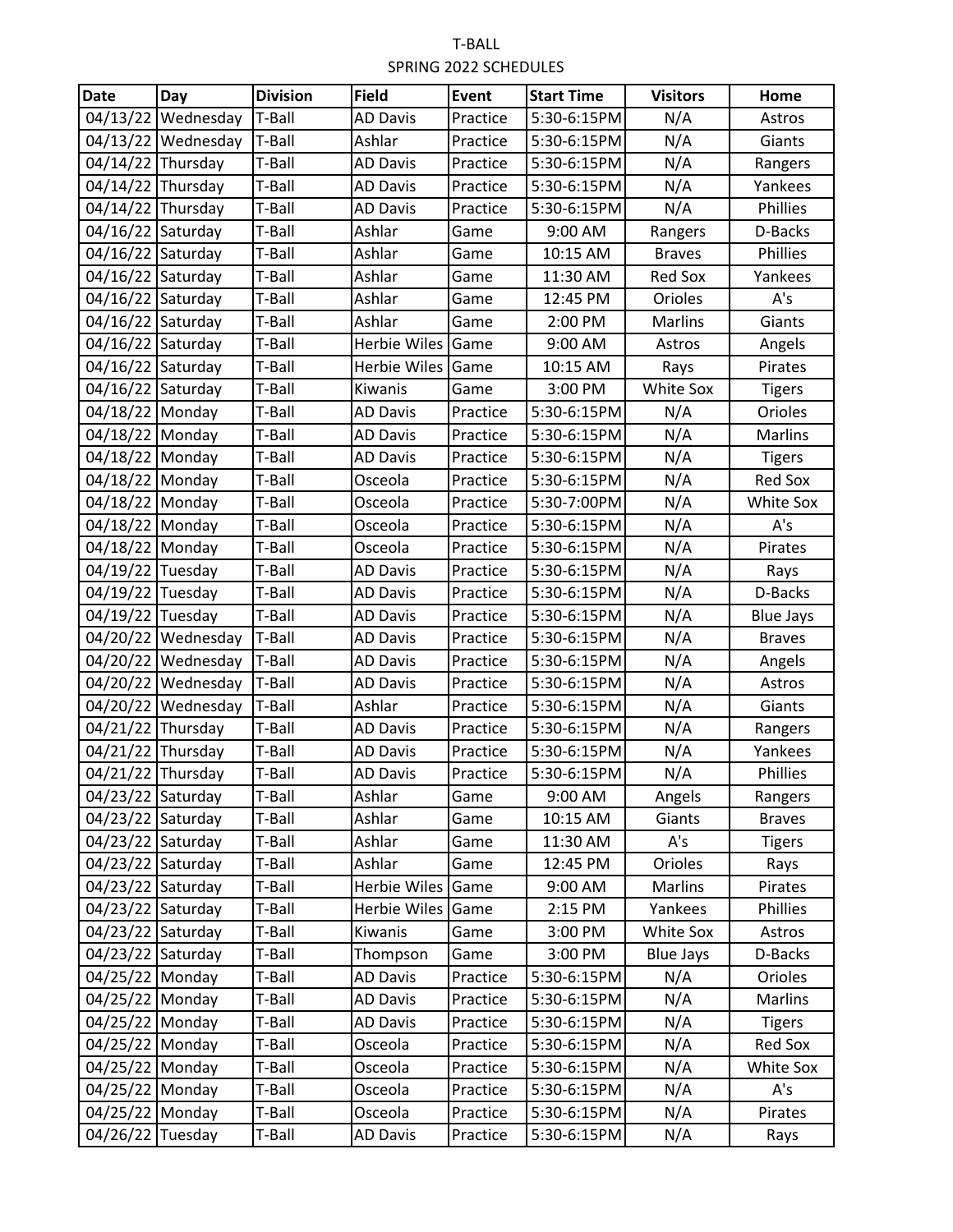| <b>Date</b>       | Day                       | <b>Division</b> | <b>Field</b>        | <b>Event</b> | <b>Start Time</b> | <b>Visitors</b>  | Home             |
|-------------------|---------------------------|-----------------|---------------------|--------------|-------------------|------------------|------------------|
| 04/26/22 Tuesday  |                           | T-Ball          | <b>AD Davis</b>     | Practice     | 5:30-6:15PM       | N/A              | D-Backs          |
| 04/26/22 Tuesday  |                           | T-Ball          | <b>AD Davis</b>     | Practice     | 5:30-6:15PM       | N/A              | <b>Blue Jays</b> |
|                   | 04/27/22 Wednesday        | T-Ball          | <b>AD Davis</b>     | Practice     | 5:30-6:15PM       | N/A              | <b>Braves</b>    |
|                   | 04/27/22 Wednesday        | T-Ball          | <b>AD Davis</b>     | Practice     | 5:30-6:15PM       | N/A              | Angels           |
|                   | 04/27/22 Wednesday        | T-Ball          | <b>AD Davis</b>     | Practice     | 5:30-6:15PM       | N/A              | Astros           |
|                   | 04/27/22 Wednesday        | T-Ball          | Ashlar              | Practice     | 5:30-6:15PM       | N/A              | Giants           |
| 04/28/22 Thursday |                           | T-Ball          | <b>AD Davis</b>     | Practice     | 5:30-6:15PM       | N/A              | Rangers          |
| 04/28/22 Thursday |                           | T-Ball          | <b>AD Davis</b>     | Practice     | 5:30-6:15PM       | N/A              | Yankees          |
| 04/28/22 Thursday |                           | T-Ball          | <b>AD Davis</b>     | Practice     | 5:30-6:15PM       | N/A              | Phillies         |
| 04/28/22 Thursday |                           | T-Ball          | Ashlar              | Game         | 5:30-6:30         | Phillies         | Rangers          |
| 04/30/22 Saturday |                           | T-Ball          | Ashlar              | Game         | 9:00 AM           | Angels           | <b>Braves</b>    |
| 04/30/22 Saturday |                           | T-Ball          | Ashlar              | Game         | 10:15 AM          | Phillies         | <b>Blue Jays</b> |
| 04/30/22 Saturday |                           | T-Ball          | Ashlar              | Game         | 11:30 AM          | Giants           | <b>Tigers</b>    |
| 04/30/22 Saturday |                           | T-Ball          | Ashlar              | Game         | 12:45 PM          | Astros           | Orioles          |
| 04/30/22 Saturday |                           | T-Ball          | Ashlar              | Game         | 2:00 PM           | White Sox        | Rays             |
| 04/30/22 Saturday |                           | T-Ball          | <b>Herbie Wiles</b> | Game         | 9:00 AM           | Pirates          | A's              |
| 04/30/22 Saturday |                           | T-Ball          | <b>Herbie Wiles</b> | Game         | 10:15 AM          | <b>Red Sox</b>   | Marlins          |
| 04/30/22 Saturday |                           | T-Ball          | Kiwanis             | Game         | 3:00 PM           | Yankees          | D-Backs          |
| 05/02/22 Monday   |                           | T-Ball          | <b>AD Davis</b>     | Practice     | 5:30-6:15PM       | N/A              | Orioles          |
| 05/02/22 Monday   |                           | T-Ball          | <b>AD Davis</b>     | Practice     | 5:30-6:15PM       | N/A              | Marlins          |
| 05/02/22 Monday   |                           | T-Ball          | <b>AD Davis</b>     | Practice     | 5:30-6:15PM       | N/A              | <b>Tigers</b>    |
| 05/02/22 Monday   |                           | T-Ball          | Osceola             | Practice     | 5:30-6:15PM       | N/A              | <b>Red Sox</b>   |
| 05/02/22 Monday   |                           | T-Ball          | Osceola             | Practice     | 5:30-6:15PM       | N/A              | White Sox        |
| 05/02/22 Monday   |                           | T-Ball          | Osceola             | Practice     | 5:30-6:15PM       | N/A              | A's              |
| 05/02/22 Monday   |                           | T-Ball          | Osceola             | Practice     | 5:30-6:15PM       | N/A              | Pirates          |
| 05/03/22 Tuesday  |                           | T-Ball          | <b>AD Davis</b>     | Practice     | 5:30-6:15PM       | N/A              | Rays             |
| 05/03/22 Tuesday  |                           | T-Ball          | <b>AD Davis</b>     | Practice     | 5:30-6:15PM       | N/A              | D-Backs          |
| 05/03/22 Tuesday  |                           | T-Ball          | <b>AD Davis</b>     | Practice     | 5:30-6:15PM       | N/A              | <b>Blue Jays</b> |
|                   | 05/04/22 Wednesday        | T-Ball          | <b>AD Davis</b>     | Practice     | 5:30-6:15PM       | N/A              | <b>Braves</b>    |
|                   | 05/04/22 Wednesday T-Ball |                 | <b>AD Davis</b>     | Practice     | 5:30-6:15PM       | N/A              | Angels           |
|                   | 05/04/22 Wednesday        | T-Ball          | <b>AD Davis</b>     | Practice     | 5:30-6:15PM       | N/A              | Astros           |
|                   | 05/04/22 Wednesday        | T-Ball          | Ashlar              | Practice     | 5:30-6:15PM       | N/A              | Giants           |
| 05/05/22 Thursday |                           | T-Ball          | <b>AD Davis</b>     | Practice     | 5:30-6:15PM       | N/A              | Rangers          |
| 05/05/22 Thursday |                           | T-Ball          | <b>AD Davis</b>     | Practice     | 5:30-6:15PM       | N/A              | Yankees          |
| 05/05/22 Thursday |                           | T-Ball          | <b>AD Davis</b>     | Practice     | 5:30-6:15PM       | N/A              | Phillies         |
| 05/07/22 Saturday |                           | T-Ball          | Ashlar              | Game         | 9:00 AM           | A's              | <b>Braves</b>    |
| 05/07/22 Saturday |                           | T-Ball          | Ashlar              | Game         | 10:15 AM          | Yankees          | White Sox        |
| 05/07/22 Saturday |                           | T-Ball          | Ashlar              | Game         | 11:30 AM          | Giants           | Rangers          |
| 05/07/22 Saturday |                           | T-Ball          | <b>Herbie Wiles</b> | Game         | 9:00 AM           | Marlins          | Rays             |
| 05/07/22 Saturday |                           | T-Ball          | Herbie Wiles        | Game         | 10:15 AM          | Angels           | <b>Red Sox</b>   |
| 05/07/22 Saturday |                           | T-Ball          | Herbie Wiles        | Game         | 3:30 PM           | <b>Tigers</b>    | Pirates          |
| 05/07/22 Saturday |                           | T-Ball          | Kiwanis             | Game         | 3:00 PM           | <b>Blue Jays</b> | Orioles          |
| 05/07/22 Saturday |                           | T-Ball          | Thompson            | Game         | 1:00 PM           | D-Backs          | Phillies         |
| 05/09/22 Monday   |                           | T-Ball          | <b>AD Davis</b>     | Practice     | 5:30-6:15PM       | N/A              | Orioles          |
| 05/09/22 Monday   |                           | T-Ball          | <b>AD Davis</b>     | Practice     | 5:30-6:15PM       | N/A              | Marlins          |
| 05/09/22 Monday   |                           | T-Ball          | <b>AD Davis</b>     | Practice     | 5:30-6:15PM       | N/A              | <b>Tigers</b>    |